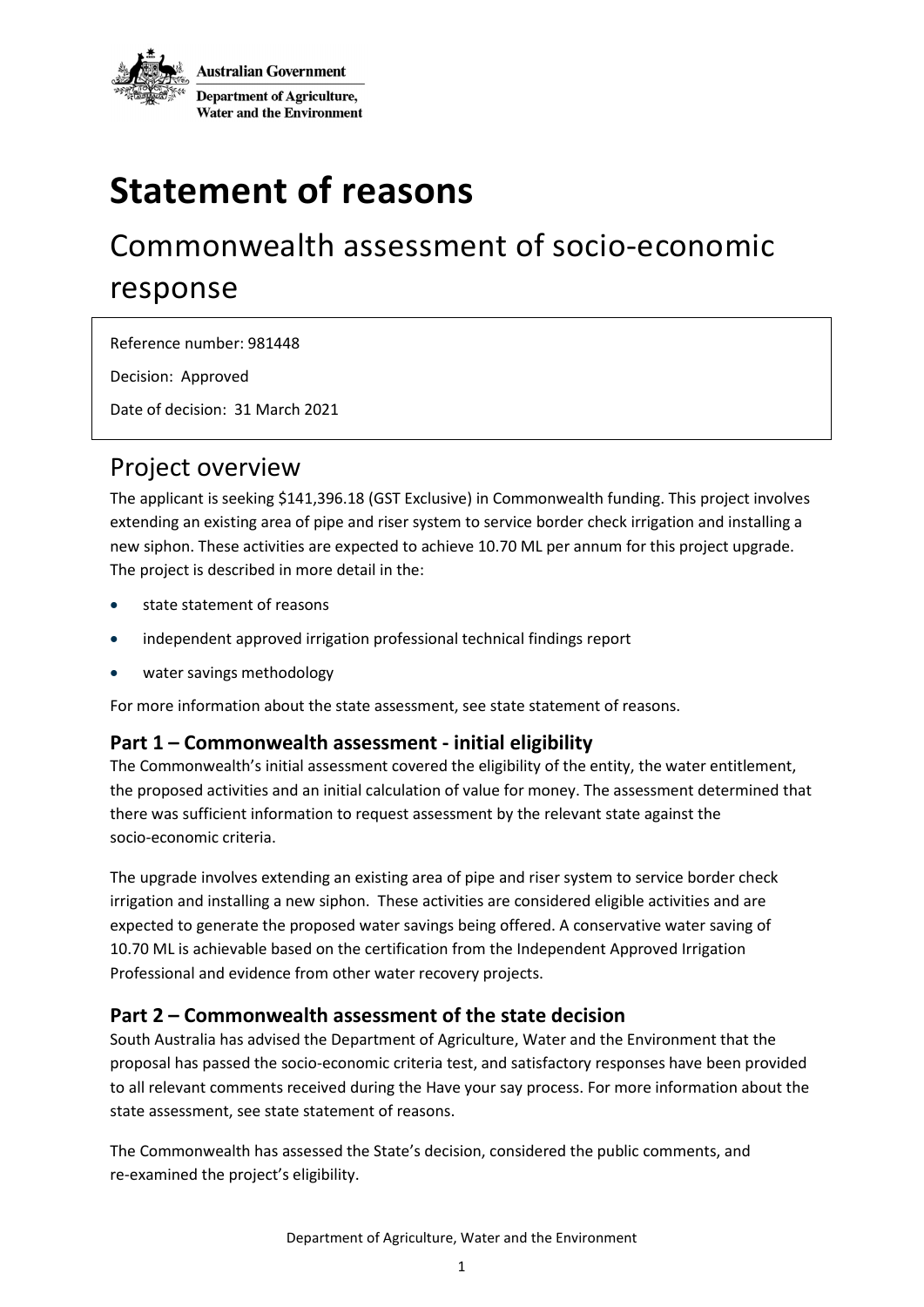Based on this information, the proposed activities are likely to have neutral to positive socio-economic impacts:

The proposed activities are all eligible water efficiency measures that will produce water savings sufficient to cover the water entitlements to be provided to the Commonwealth Environmental Water Holder, as stated in the independent approved irrigation professional's technical report. For more information about the report, see state statement of reasons.

- Crop productivity will be maintained or increased as a result of the works leading to positive socio-economic outcomes for the applicant and the community.
- Local contractors will undertake part of the works which will provide flow on benefits to local businesses and communities.
- There is no planned reduction in employment.
- Upgraded infrastructure will contribute to the long-term sustainability of the business and region.
- There is no hydrological connection, or no significant change to the hydrological flows between the property and nearby water bodies used for social or cultural reasons, and therefore no social or cultural impacts.
- Taking into account the projects previously approved under the WEP, implementing this project would not result in cumulative impacts beyond those already considered in this assessment.
- There will be no negative effect on any stream flow, or wetland that has been used for recreational activity by the local community.
- There will be no impact on local community weirs, storages, or parks therefore no impact community amenity.
- The water savings retained by applicants will:
	- increase water available for consumption by reducing water losses that are currently not available to the consumptive pool
	- reduce demand on the consumptive pool once the project is completed by reducing the need for water delivery to a greater volume than the water entitlements to be provided to the Commonwealth Environmental Water Holder
	- improve the applicant's resilience to climate and water variability.

On this basis, the proposed project is likely to have neutral to positive socio-economic outcomes.